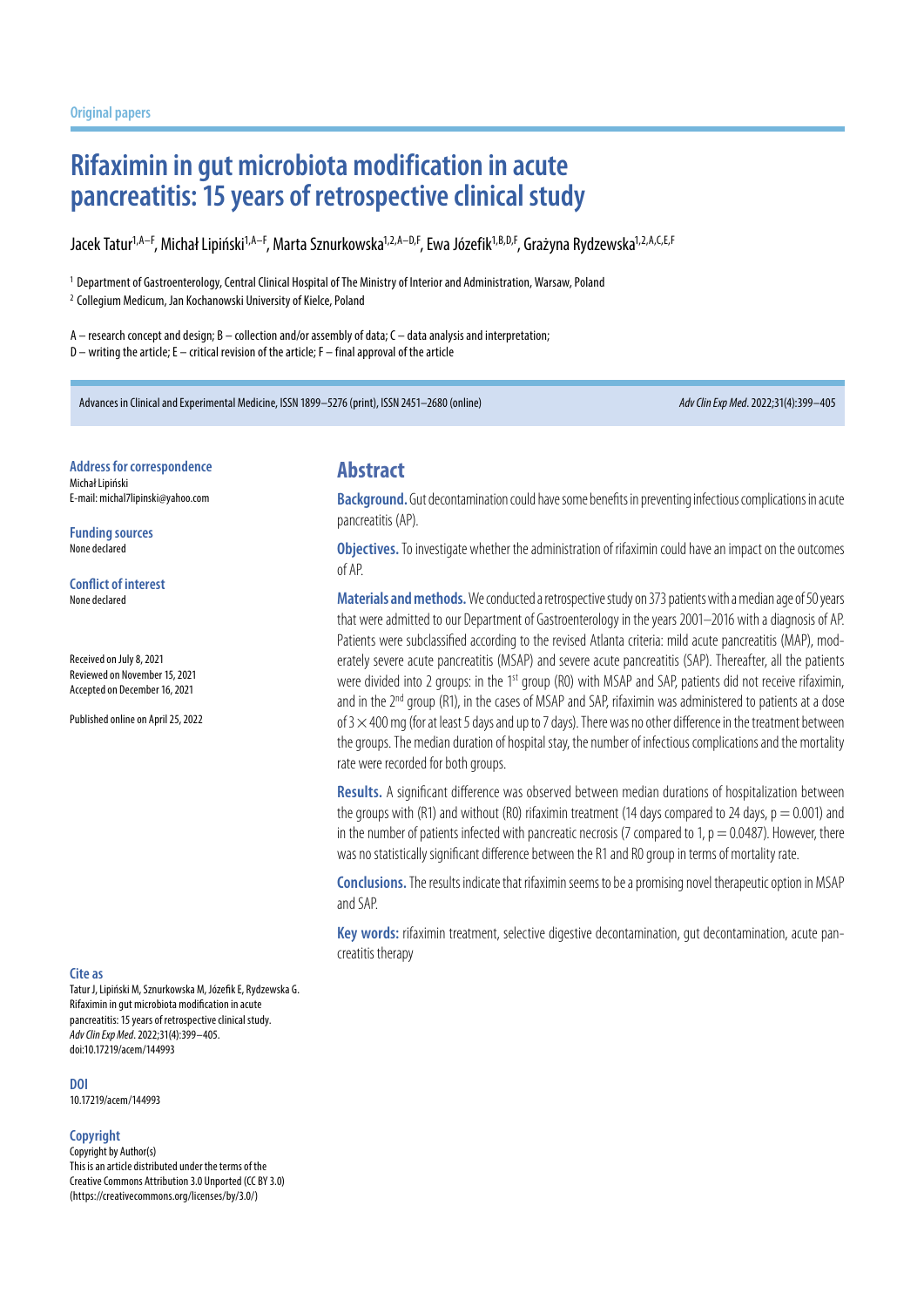## **Background**

The knowledge and understanding of the pathogenesis of acute pancreatitis (AP) has improved in recent years. However, severe types of AP still remain difficult to treat, and, when followed by pancreatic infection, are associated with a high mortality rate, as well as a long duration of hospital stay. $1-3$  The clinical course of necrotizing pancreatitis is widely acknowledged to present itself with 2 peaks, which are characterized by the highest risk of death. These originate from the subdivision of AP into 2 phases (early and late). The early phase refers to the first 7 days after the outset of AP, and is associated with systemic inflammatory response syndrome (SIRS) and multiple organ dysfunction syndrome (MODS), due to the release of inflammatory mediators.4 The late phase occurs after a period of relative stability (usually a few weeks after the onset of AP), and is identified with a significantly higher mortality peak, as a consequence of the addition of septic complications, that being predominantly bacterial infections of pancreatic necrosis.5,6

It is reported that the gastrointestinal flora, contributing to the construction of the intestinal barrier, plays an important regulatory role in the progression of AP. The gut barrier and the intestinal flora affect each other in order to engage in the development of the disease.7 It has been theorized that hypoperfusion of peripheral tissues (including the gut), microcirculatory injury in severe forms of AP and subsequent damage to the enteric mucosa with an increased permeability of the intestinal barrier are the causes of bacterial translocation from the intestine and further contamination of the pancreatic necrosis.8–11 In consequence, as a response to the potential pathomechanism of infection of the pancreatic necrosis, selective digestive decontamination (SDD) being a method of eradication of enteric pathogens, may be considered an effective prophylaxis of septic complications in AP.12,13

In the present study, we attempted to settle whether the use of an oral antibiotic – rifaximin, used in gut microbiota modification treatment, can lead to the reduction of infectious complications, primarily related to the late phase of necrotizing pancreatitis.

Rifaximin is an oral nonabsorbable antibiotic with broad-spectrum antimicrobial activity. It was designed as a synthetic derivative of rifamycin, which irreversibly binds to the β-subunit of DNA-dependent RNA polymerase and consecutively inhibits the synthesis of bacterial RNA and proteins.14 It is biologically active against a wide range of bacteria, including Gram-positive, Gram-negative, aerobic and anaerobic<sup>15</sup>; nonetheless, it has been shown that rifaximin induces no clinically important bacterial resistance.16 It has been also demonstrated on animal models that rifaximin modulates the gut microbiota by promoting the growth of symbiotic cultures (*Lactobacillus, Bifidobacterium*), which differs from the mechanism of other antibiotics formerly used in selective digestive decontamination and which is why it can be preferably described as modification of gut microbiota.<sup>15</sup> Rifaximin, as a specific gastrointestinal ligand of the human pregnane X receptor (PXR), has a significant anti-inflammatory effect, reducing intestinal inflammation and restoring epithelial mucosal barrier.16 Moreover, rifaximin is characterized by low gastrointestinal (GI) absorption  $($ <0.4%),<sup>15</sup> while preserving high antibacterial effect, which attributes to the elimination of the risk of both systemic side effects and interactions with other drugs. All of the aforementioned features prove that rifaximin is a safe and very effective antibiotic in all patients, including the pediatric patients, $17$  in the treatment of conditions of the GI tract that include small intestinal bacterial overgrowth (SIBO), irritable bowel syndrome (IBS)18 and symptomatic uncomplicated diverticular disease (SUDD).<sup>19</sup> The indications for rifaximin treatment registered in Poland are shown in Table 1.

Despite the confirmed efficacy of rifaximin in such conditions, there are no studies assessing its effectiveness through modification of the gut microbiota in patients with AP. Therefore, it is needed to evaluate its use in the aspect of AP treatment.

Table 1. Indications for rifaximin treatment registered in Poland

| Indications for rifaximin treatment registered in Poland |
|----------------------------------------------------------|
| Hepatic encephalopathy in advanced liver disease         |
| Traveler's diarrhea                                      |
| Symptomatic uncomplicated diverticular disease (SUDD)    |
| Diarrhea-predominant irritable bowel syndrome (IBS-D)    |

## **Objectives**

The purpose of the present study was to analyze whether the modulation of gut microbiota with rifaximin could alter the outcome of patients treated with moderately severe acute pancreatitis (MSAP) and severe acute pancreatitis (SAP). The number of infected pancreatic necroses, mortality rate, as well as the time of patients' hospitalization were set as major endpoints of the research.

### **Materials and methods**

A total of 373 patients with AP (242 men and 131 women, median age 50 years, age range 18–96 years) were included in this study. All patients were admitted to the Department of Gastroenterology in Central Clinical Hospital of The Ministry of Interior and Administration, Warsaw, Poland, between 2001 and 2016. The diagnosis and evaluation of the severity of AP were made according to the Revised Atlanta Classification for Acute Pancreatitis (2012).20 On the basis of these criteria, patients were retrospectively recognized with mild acute pancreatitis (MAP), MSAP or SAP.

Mild acute pancreatitis was characterized by the absence of failure within the pancreas, with no local and systemic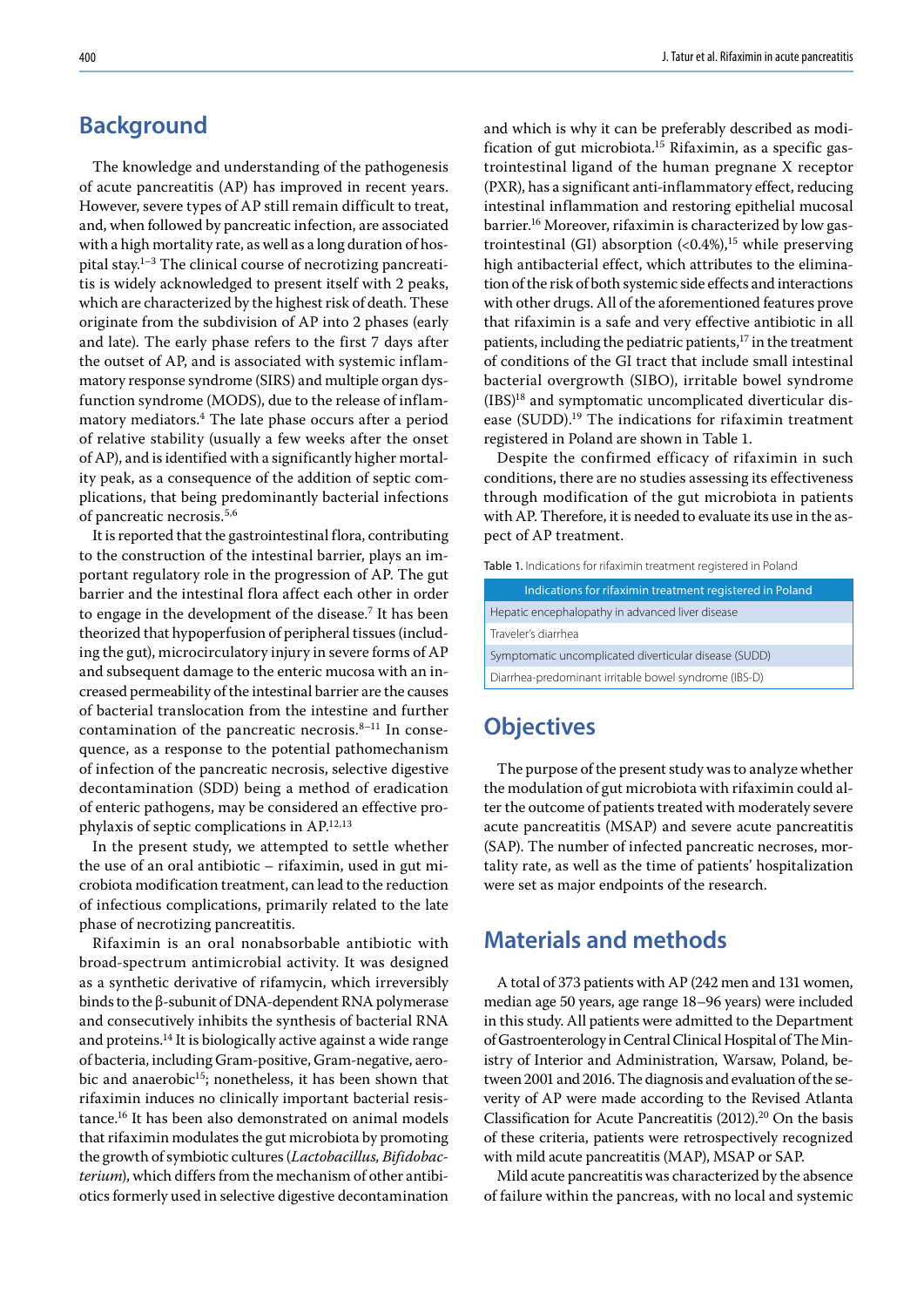complications. Moderately severe acute pancreatitis was described as transient organ failure, which resolves within 48 h, with local or systemic complications, while SAP indicates persistent organ failure lasting longer than 48 h, with single or multiple complications.<sup>21</sup> The organ failure was defined in accordance with the Modified Marshall Scoring System.<sup>22</sup>

Starting from the cut-off point of the year 2009, the patients admitted to the Gastroenterology Department who started to manifest features of MSAP or SAP received immediate rifaximin therapy through enteral feeding tube along with enteral nutrition. The treatment protocol of rifaximin therapy was arranged as follows; patients were administered rifaximin 3 times per day at a dose of 400 mg (for at least 5 days and up to 7 days), comparably to the maximal dosage of this drug in other registered indications in Poland.

This clinical intervention had received the approval of the hospital ethics committee (approval No. 14/2009 from August 4, 2009). The study complies with the 1975 Declaration of Helsinki. All patients who were treated for severe forms of AP and received rifaximin treatment had signed an informed consent form before participating in the study.

Subsequently, groups of patients that were admitted in different timeframes (2001–2008 compared to 2009–2016) were compared regarding their age, sex and AP severity (Table 2). It resulted in the fact that in the group of patients treated for AP in years 2009–2016, there was a larger number of cases of MAP, which proved to be statistically significant ( $p = 0.0346$ ). Nonetheless, the 2 groups did not differ in both age ( $p = 0.3789$ ) and sex ( $p = 0.6776$ ) distribution.

Finally, 2 other cohorts were compared: patients diagnosed only with MSAP and SAP, admitted in the years 2001–2008, thus not receiving rifaximin (R0 group), and patients admitted in the years 2009–2016 who presented with MSAP and SAP and who were given rifaximin (R1 group) (Fig. 1). There was no other difference in treatment between those cohorts. Both groups (R0 and R1) were analyzed and characterized by their clinical features, including age, sex and severity of AP. There was no statistically significant difference between these groups in regard to age and sex distribution, as well as etiology and severity of AP. The characteristics for the 2 groups are listed in Table 3.

We determined the level of C-reactive protein (CRP) as a predictor for the disease severity. All individuals with CRP level above 150 mg/L and those with the most severe forms of AP on admission underwent a contrast-enhanced computed tomography (CE-CT) examination to confirm or exclude the presence of pancreatic necrosis. The CE-CT was performed not sooner than 4 days after the admission to the hospital. The necrosis of the pancreas was identified as areas of nonviable pancreatic components, commonly associated with necrosis of the peripancreatic adipose tissue in CE-CT findings.<sup>23</sup>



Fig. 1. Distribution of patients with acute pancreatitis (AP) included in the study

MAP – mild acute pancreatitis; MSAP –moderately severe acute pancreatitis; SAP – severe acute pancreatitis; R0 group – group of patients not receiving rifaximin in cases of MSAP or SAP; R1 group – group of patients with MSAP or SAP receiving rifaximin treatment.

| Category                     | Subgroup     | <b>Total</b>            | <b>Patients admitted</b><br>in 2001-2008 | <b>Patients admitted</b><br>in 2009-2016 | p-value<br>(statistical method)     |
|------------------------------|--------------|-------------------------|------------------------------------------|------------------------------------------|-------------------------------------|
| All patients, n (%)          |              | 373 (100.00)            | 147 (100.00)                             | 226 (100.00)                             |                                     |
| Age [years],<br>median (IQR) |              | 50.00<br>(40.00, 64.00) | 51.00<br>(42.00, 64.50)                  | 50<br>(38.00, 63.00)                     | 0.3789<br>(Mann-Whitney U test)     |
| Sex, n (%)                   | male         | 242 (64.88)             | 93 (63.27)                               | 149 (65.93)                              | 0.6776                              |
|                              | female       | 131 (35.12)             | 54 (36.73)                               | 77 (34.07)                               | $(x^2$ test with Yates' correction) |
| Severity of AP, n (%)        | <b>MAP</b>   | 178 (47.72)             | 58 (39.46)                               | 120 (53.10)                              |                                     |
|                              | <b>MSAP</b>  | 114 (30.56)             | 53 (36.05)                               | 61 (26.99)                               | 0.0346<br>$(x^2$ test)              |
|                              | SAP          | 81 (21.72)              | 36 (24.49)                               | 45 (19.91)                               |                                     |
|                              | $MSAP + SAP$ | 195 (52.28)             | 89 (60.54)<br>(R0 group)                 | 106 (46.90)<br>(R1 group)                |                                     |

#### Table 2. Profile of patients with AP included in the study

IQR – interquartile range; AP – acute pancreatitis; MAP – mild acute pancreatitis; MSAP – moderately severe acute pancreatitis; SAP – severe acute pancreatitis; R0 group – group of patients not receiving rifaximin in cases of MSAP or SAP; R1 group – group of patients with MSAP or SAP receiving rifaximin treatment.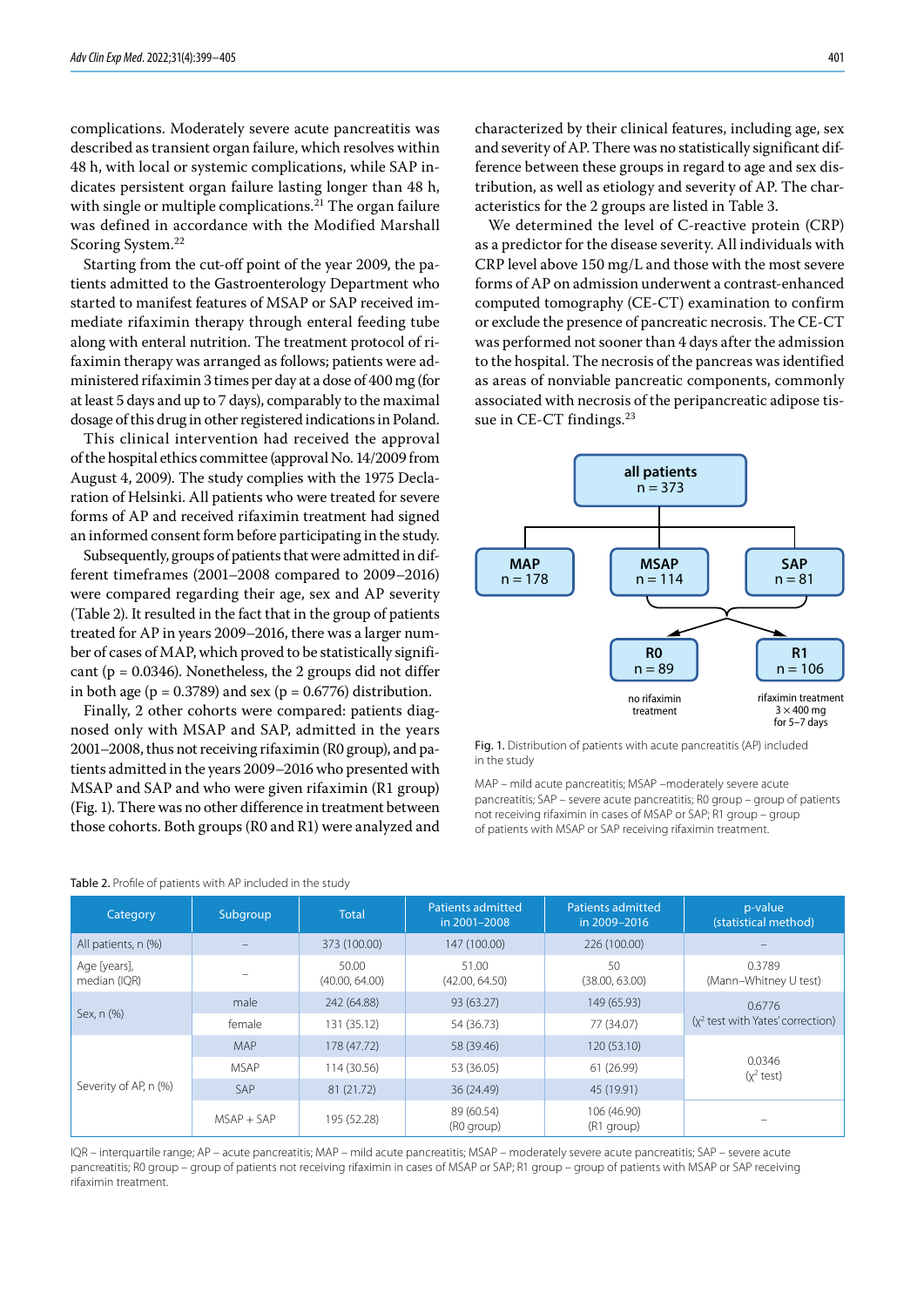402 J. Tatur et al. Rifaximin in acute pancreatitis

We investigated the relationship between administration of rifaximin and duration of hospital stay, as well as the number of infected pancreatic necroses, formerly recognized as pancreatic abscesses. Moreover, the mortality rate was recorded for both groups. The follow-up was continued until death or discharge from the hospital.

### **Statistical analyses**

The Mann–Whitney U test was used in the comparison of the tendencies between groups with regard to continuous variables (age, duration of hospital stay). The  $\chi^2$  test with and without Yates' correction was applied when analyzing categorical variables in samples of an average size (sex distribution, age distribution, severity of AP, etiology of AP, number of pancreatic necroses in CE-CT examination), whilst Fisher's exact test was employed in the analysis of small samples (number of infected pancreatic necroses, mortality rate). A value of  $p < 0.05$  was considered statistically significant.

## **Results**

### **Distribution of patients with AP**

Mild acute pancreatitis was recognized in 178 (47.7%) patients, MSAP in 114 (30.6%) patients and SAP in 81 (21.7%) patients, in accordance with the Revised Atlanta Classification (2012) described in methodology. From a total number of 195 cases of either MSAP or SAP, 89 patients (45.6%) did not receive rifaximin treatment, thus were further analyzed as R0 group, while 106 (54.4%) patients were given rifaximin and were assigned to the R1 group.

### **Hospital stay**

A statistically significant difference was observed between the R0 and R1 groups in terms of the duration of hospital stay (Table 3). A median hospital stay for patients who did not receive rifaximin (R0) was 24 days, in comparison to the group treated with rifaximin (R1), in which median hospitalization time was 14 days ( $p < 0.0001$ ).

### **Pancreatic necrosis and infected pancreatic necrosis**

Necrosis of the pancreatic tissue was detected by means of computed tomography (CT) in a total number of 87 cases (23.3%), out of which it was present in 42 patients in R0 group (47.2%) and in 45 patients in R1 group (42.5%). No statistically significant difference was observed  $(p = 0.5073)$ .

The overall incidence of infected pancreatic necroses during hospitalization in patients with AP was 7 out of 373 (1.9%). In the R0 group, 6 patients (6.7%) developed abscesses in pancreas, in contrast to only 1 patient (0.9%) in the R1 group. This difference was statistically significant (p = 0.0487) (Table 3).

### **Mortality**

The overall mortality rate in patients with AP included in this study was 5.4% (20 out of 373). Seven patients (7.9%)

Table 3. The distribution of age, gender, etiology and severity of AP, duration of hospital stay, number of infected pancreatic necroses, and mortality rate, between R0 and R1 groups

| Category                              | Subgroup             | <b>Total</b>              | R <sub>0</sub> group     | R1 group                 | p-value<br>(statistical method)               |
|---------------------------------------|----------------------|---------------------------|--------------------------|--------------------------|-----------------------------------------------|
| All patients, n (%)                   |                      | 195 (100.00)              | 89 (100.00)              | 106 (100.00)             |                                               |
| Age [years], median (IQR)             |                      | 54.00<br>(40.00, 68.00)   | 52.00<br>(42.00, 65.00)  | 57.00<br>(39.25, 69.00)  | 0.2585<br>(Mann-Whitney U test)               |
| Sex, n (%)                            | male<br>female       | 135 (69.23)<br>60 (30.77) | 60(67.42)<br>29 (32.58)  | 74 (69.81)<br>32 (30.19) | 0.8381<br>$(x^2$ test with Yates' correction) |
| Etiology of AP, n (%)                 | biliary<br>alcoholic | 114 (58.46)<br>81 (41.54) | 58 (65.17)<br>31 (34.83) | 56 (52.83)<br>50 (47.17) | 0.0816<br>$(x^2$ test)                        |
| Severity of AP, n (%)                 | <b>MSAP</b><br>SAP   | 114 (58.46)<br>81 (41.54) | 53 (59.55)<br>36 (40.45) | 61(57.55)<br>45 (42.45)  | 0.8911<br>$(x^2$ test with Yates' correction) |
| Hospital stay [days],<br>median (IQR) |                      | 18.00<br>(11.00, 27.00)   | 24.00<br>(17.00, 31.00)  | 14.00<br>(9.25, 22.50)   | < 0.0001<br>(Mann-Whitney U test)             |
| Pancreatic necrosis, n (%)            |                      | 87 (44.61)                | 42 (47.19)               | 45 (42.45)               | 0.5073<br>$(x^2$ test)                        |
| Infected pancreatic necrosis, n (%)   |                      | 7(3.59)                   | 6(6.74)                  | 1(0.94)                  | 0.0487<br>(Fisher's exact test)               |
| Mortality, n (%)                      |                      | 20(10.26)                 | 7(7.86)                  | 13 (12.26)               | 0.3519<br>(Fisher's exact test)               |

IQR – interquartile range; AP – acute pancreatitis; MSAP – moderately severe acute pancreatitis; SAP – severe acute pancreatitis; R0 group – group of patients not receiving rifaximin in cases of MSAP or SAP; R1 group – group of patients with MSAP or SAP receiving rifaximin treatment.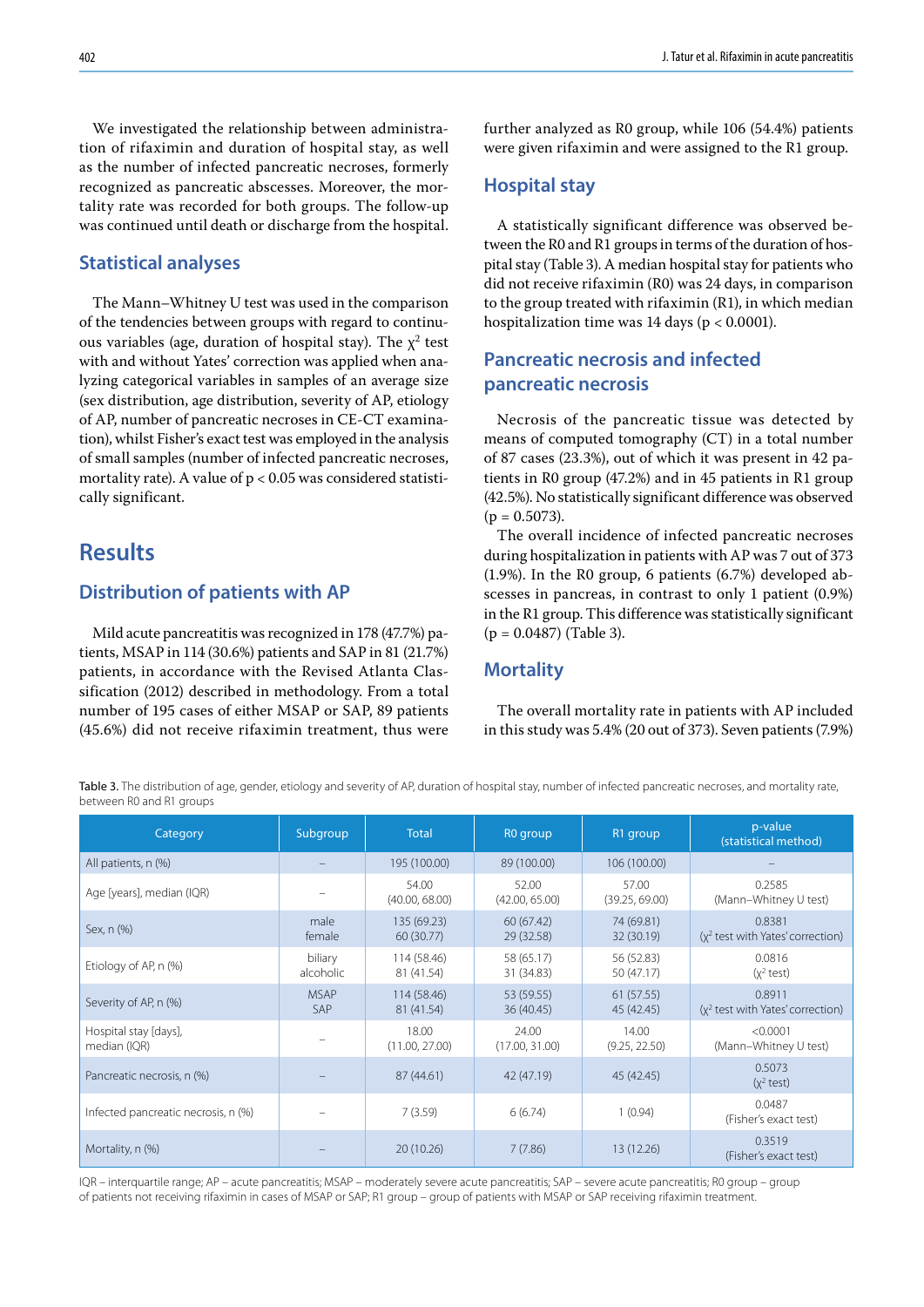in the R0 group died, in comparison to 13 patients (12.3%) in the R1 group. This difference was not statistically significant (p = 0.3519) (Table 3).

### **Discussion**

Acute pancreatitis is one of the major gastroenterological causes of hospital admission. Seeing that the global incidence of AP varies between 5 and 80 persons per 100,000, the analysis of epidemiological studies puts Poland in the group characterized by the highest incidence rate of 72.1 persons per 100,000.<sup>24</sup> It is reported in literature that men have a higher risk of death in the course of AP than women.<sup>25</sup> However, our study compared 2 final groups of patients (R0 and R1) that did not differ statistically in sex, age, etiology of AP or disease severity distribution, which is why our research supports the hypothesis that it was rifaximin, not any other epidemiological factor, that could have altered the outcome of the disease in the group that underwent rifaximin treatment.

Acute pancreatitis is a condition characterized by an unpredictable clinical course, with a high mortality rate reaching 20% with an infection of pancreatic necrosis<sup>26</sup> and 60% with concomitant multiorgan dysfunction, <sup>27,28</sup> with the majority of deaths being a result of infection of the necrotic tissue, the most severe local complication of the disease.<sup>29</sup> In addition, the mortality level in patients with sterile pancreatic necrosis and organ failure is doubled in patients who develop additional infected pancreatic necrosis.29 These infecting bacteria are most likely to be relocated from the digestive tract as an integrated effect of several possible pathomechanisms in necrotizing pancreatitis.

It has been illustrated in various reviews that patients with severe forms of AP develop splanchnic hypoperfusion, which is an outcome of fluid depletion in this disease.30,31 As a result, microinjuries to the intestinal mucosa with subsequent reperfusion injuries induce a dysfunction of the enteric barrier. In a systematic review by Wu et al., 59% of patients with AP were found to have developed a gut barrier dysfunction.<sup>32</sup> This disruption can lead to the translocation of bacteria, mostly from the small bowel33 to the peritoneal cavity, which may thereon be involved in the pathogenesis of local and systemic infectious complications in AP.<sup>9</sup> Furthermore, the dysmotility of the gut being another result of a decreased blood flow in the digestive tract in AP, as well as the consecutive bacterial overgrowth in the bowels could attribute to a facilitated process of translocation of visceral bacteria to the necrotic tissue in the pancreas. Yet, their role has been described mostly on murine models.<sup>34</sup> This theory of bacterial translocation is endorsed by the fact that the microorganisms isolated from infected pancreatic necroses are mainly Gram-negative aerobic bacteria consistent with the species found in the digestive tract

(*Proteus, Escherichia coli, Pseudomonas*) 35. As such, these bacteria become a subject of interest in studies investigating the possibility of reducing the number of infected pancreatic necroses and mortality rates in AP.

Routine systemic antimicrobial prophylaxis has been established in recent meta-analyses not to bring any benefit in the prevention of infection of pancreatic necrosis, thus it should not be considered as a method of treatment in necrotizing pancreatitis.36 Guidelines advise against the antibiotic use due to their ineffectiveness, as well asthe higher risk of developing *Clostridium difficile* infection.27,37–40 Nevertheless, a new effective method of treatment of panecreatic necrosis, with an impact restricted solely to the digestive tract with limited systemic side effects, could be of use and interest in the clinical surrounding.

Studies on animal models reveal that selective digestive decontamination (SDD) decreases the overall mortality rate and the number of infections of pancreatic necrosis in AP, albeit a handful of human studies have explored the effect of antimicrobial prophylaxis through the means of SDD in patients with AP. Luiten et al. reported that the treatment with colistin (200 mg/day), norfloxacin (50 mg/day) and amphotericin (500 mg/day) significantly reduced not only the incidence of infected necrosis and the risk of Gram-negative pancreatic sepsis, but also late mortality rate in patients with SAP, when compared with placebo.35 Sawa et al. inspected the outcome of patients with SAP, which had been administered polymyxin B (1,500,000 units/day), L-glutamine (3 g/day) and lactulose (90 mL/day) through an enteral feeding tube. This study revealed that SDD reduced the incidence of organ dysfunction and the mortality rate, but the differences were not statistically significant.<sup>12</sup> The results from these major studies have not been well recognized due to the fact that the SDD regimen was repeatedly combined with parenteral antimicrobial treatment.  $\hspace{-.03cm}^{41}$ 

To our knowledge, there have been no previous clinical studies assessing the purpose of rifaximin use in acute pancreatitis in humans. Preceding analyses demonstrated a possible effect of SDD in severe forms of AP with other antibiotics; however, our study concentrates on the application of rifaximin, which exhibits a peculiar antimicrobial activity and pharmacodynamics. By the eradication of pathogenic bacteria and concurrent promotion of symbiotic cultures, rifaximin shows its properties that are interpreted in literature as eubiotic and not antibiotic.15 The addition of low GI absorption and the lack of increase of bacterial resistance, as well as the absence of risk of *Clostridium difficile* infections contribute to the wider clinical potential of this medication.

#### **Limitations**

Our study has several limitations. It is a retrospective study and the data came from 1 center with a limited number of patients. The 2 cohorts compared in the study (R0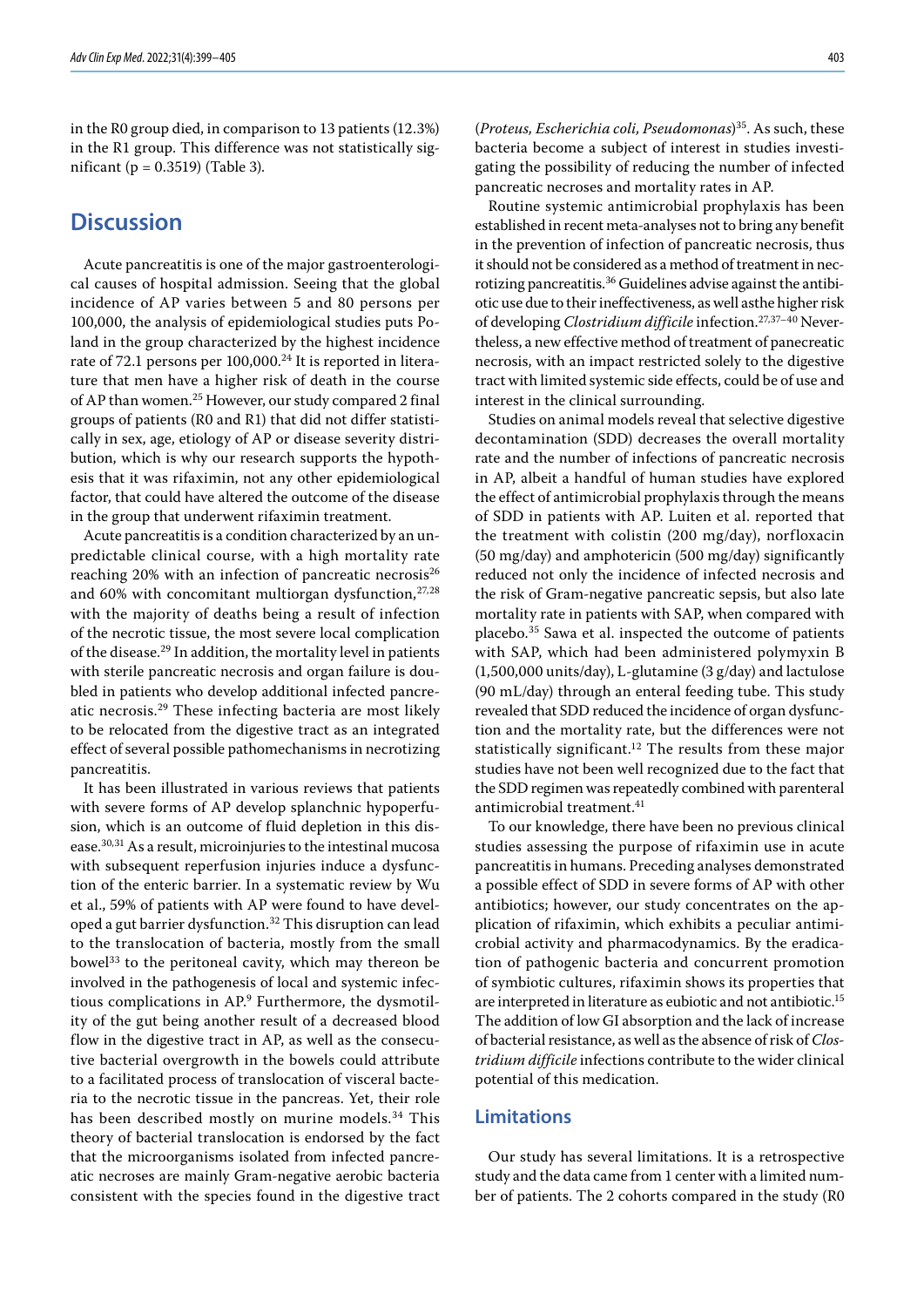and R1 groups) consisted of patients from different time frames (2001–2008 and 2009–2016). This limitation could have an impact on the immesurable organizational factors contributing to the decline of median length of hospital stay, that are not necessarily associated to the treatment protocol. Nevertheless, it is worth mentioning that the study took place at a tertiary referral center, to which patients from all over the country with the most severe types of AP are referred, hence the relatively high frequency of MSAP and SAP, which appears to be a strength of this research.

## **Conclusions**

It has been found, for the first time, that rifaximin therapy reduced the incidence of infected pancreatic necroses and decreased the time of hospital stay of patients with severe forms of AP (by 86% and 42%, respectively), although it did not significantly affect the mortality ratio.

Our study indicates a possible correlation of rifaximin use with a decrease in the number of pancreatic necroses in AP patients, which is why this subject is currently being investigated in prospective studies in our clinic. Our results allow for a more reliable review of a complex area of gut microbiota modulation treatment with rifaximin in patients with MSAP and SAP. These outcomes indicate that rifaximin seems to be a promising therapeutic option in MSAP and SAP and should be further evaluated in a multicenter randomized prospective study.

#### **ORCID iDs**

Jacek Tatur **b** https://orcid.org/0000-0001-8660-6422 Michał Lipiński **I**nttps://orcid.org/0000-0002-9499-4178 Marta Sznurkowska **ID** https://orcid.org/0000-0001-8209-7827 Ewa Józefik https://orcid.org/0000-0003-2425-4008 Grażyna Rydzewska https://orcid.org/0000-0002-1267-7620

#### **References**

- 1. Isaji S, Mizuno S, Tabata M, Yamagiwa K, Yokoi H, Uemoto S. Bacterial analysis of infected pancreatic necrosis and its prevention (Symposium 8: Pancreatobiliary infection (IHPBA)). *J Hepatobiliary Pancreat Surg*. 2003;10(6):419–424. doi:10.1007/s00534-002-0811-x
- 2. Castineira J, Orpiano C, Hardigan P, Halleman C. Peripheral venous bicarbonate levels as a marker of predicting severity in acute pancreatitis: A retrospective study. *Prz Gastroenterol*. 2019;14(2):148–151. doi:10.5114/pg.2019.85899
- 3. Lipinski M, Rydzewska G. Immature granulocytes predict severe acute pancreatitis independently of systemic inflammatory response syndrome. *Prz Gastroenterol*. 2017;12(2):140–144. doi:10.5114/pg.2017.68116
- 4. Thoeni RF. Imaging of acute pancreatitis. *Radiol Clin North Am*. 2015; 53(6):1189–1208. doi:10.1016/j.rcl.2015.06.006
- 5. Sekimoto M, Takada T, Kawarada Y, et al. JPN Guidelines for the management of acute pancreatitis: Epidemiology, etiology, natural history, and outcome predictors in acute pancreatitis. *J Hepatobiliary Pancreat Surg*. 2006;13(1):10–24. doi:10.1007/s00534-005-1047-3
- 6. Beger HG, Rau B, Mayer J, Pralle U. Natural course of acute pancreatitis. *World J Surg*. 1997;21(2):130–135. doi:10.1007/s002689900204
- 7. Lu WW, Chen X, Ni JL, Zhu SL, Fei AH, Wang XS. The role of gut microbiota in the pathogenesis and treatment of acute pancreatitis: A narrative review. *Ann Palliat Med*. 2021;10(3):3445–3451. doi:10.21037/ apm-21-429
- 8. Foitzik T, Hotz HG, Kinzig M, Sorgel F, Buhr HJ. Influence of changes in pancreatic tissue morphology and capillary blood flow on antibiotic tissue concentrations in the pancreas during progression of acute pancreatitis. *Gut*. 1997;40(4):526–530. doi:10.1136/gut.40.4.526
- Schmid S, Uhl W, Friess H, Malfertheiner P, Buchler M. The role of infection in acute pancreatitis. *Gut*. 1999;45(2):311–316. doi:10.1136/gut. 45.2.311
- 10. Akshintala VS, Talukdar R, Singh VK, Goggins M. The gut microbiome in pancreatic disease. *Clin Gastroenterol Hepatol*. 2019;17(2):290–295. doi:10.1016/j.cgh.2018.08.045
- 11. Fukui H. Endotoxin and other microbial translocation markers in the blood: A clue to understand leaky gut syndrome. *Cell Mol Med*. 2016;2:3. doi:10.21767/2573-5365.100023
- 12. Sawa H, Ueda T, Takeyama Y, et al. Treatment outcome of selective digestive decontamination and enteral nutrition in patients with severe acute pancreatitis. *J Hepatobiliary Pancreat Surg*. 2007;14(5): 503–508. doi:10.1007/s00534-007-1216-7
- 13. Marotta F, Geng TC, Wu CC, Barbi G. Bacterial translocation in the course of acute pancreatitis: Beneficial role of nonabsorbable antibiotics and lactitol enemas. *Digestion*. 1996;57(6):446–452. doi:10.1159/000201373
- 14. Tursi A, Scarpignato C, Brandimarte G, Di Mario F, Lanas A. Rifaximin for the management of colonic diverticular disease: Far beyond a simple antibiotic. *J Gastrointestin Liver Dis*. 2018;27(4):351–355. doi:10.15403/jgld.2014.1121.274.rif
- 15. Ponziani FR, Zocco MA, D'Aversa F, Pompil M, Gasbarrini A. Eubiotic properties of rifaximin: Disruption of the traditional concepts in gut microbiota modulation. *World J Gastroenterol*. 2017;23(25):4491–4499. doi:10.3748/wjg.v23.i25.4491
- 16. Cheng J, Shah YM, Ma X, et al. Therapeutic role of rifaximin in inflammatory bowel disease: Clinical implication of human pregnane X receptor activation. *J Pharmacol Exp Ther*. 2010;335(1):32–41. doi:10.1124/ jpet.110.170225
- 17. Scarpignato C, Pelosini I. Rifaximin, a poorly absorbed antibiotic: Pharmacology and clinical potential. *Chemotherapy*. 2005;51(Suppl 1): 36–66. doi:10.1159/000081990
- 18. Li J, Zhu W, Liu W, Wu Y, Wu B. Rifaximin for irritable bowel syndrome: A meta-analysis of randomized placebo-controlled trials. *Medicine (Baltimore)*. 2016;95(4):e2534. doi:10.1097/MD.0000000000002534
- 19. Pietrzak AM, Dziki A, Banasiewicz T, Reguła J. Cyclic rifaximin therapy effectively prevents the recurrence of symptoms after exacerbation of symptomatic uncomplicated diverticular disease: A retrospective study. *Prz Gastroenterol*. 2019;14(1):69–78. doi:10.5114/pg.2019.83428
- 20. Foster BR, Jensen KK, Bakis G, Shaaban AM, Coakley FV. Revised Atlanta classification for acute pancreatitis: A pictorial essay. *Radiographics*. 2016;36(3):675–687. doi:10.1148/rg.2016150097
- 21. Dupuis CS, Baptista V, Whalen G, et al. Diagnosis and management of acute pancreatitis and its complications. *Gastrointest Interv*. 2013; 2(1):36–46. doi:10.1016/j.gii.2013.03.001
- 22. Banks PA, Bollen TL, Dervenis C, et al. Classification of acute pancreatitis – 2012: Revision of the Atlanta classification and definitions by international consensus. *Gut*. 2013;62(1):102–111. doi:10.1136/ gutjnl-2012-302779
- 23. Bollen TL, van Santvoort HC, Besselink MG, et al. The Atlanta Classification of acute pancreatitis revisited. *Br J Surg*. 2008;95(1):6–21. doi:10.1002/bjs.6010
- 24. Koziel D, Gluszek S. Epidemiology of acute pancreatitis in Poland: Selected problems [in Polish]. *Stud Med*. 2016;32(1):1–3. doi:10.5114/ ms.2016.58798
- 25. Drake M, Dodwad SJ, Davis J, Kao LS, Cao Y, Ko TC. Sex-related differences of acute and chronic pancreatitis in adults. *J Clin Med*. 2021; 10(2):300. doi:10.3390/jcm10020300
- 26. Banks PA. Epidemiology, natural history, and predictors of disease outcome in acute and chronic pancreatitis. *Gastrointest Endosc*. 2002;56(6 Suppl):S226–S230. doi:10.1067/mge.2002.129022
- 27. Rasslan R, Novo FDCF, Bitran A, Utiyama EM, Rasslan S. Management of infected pancreatic necrosis: State of the art. *Rev Col Bras Cir*. 2017;44(5):521–529. doi:10.1590/0100-69912017005015
- 28. Guo Q, Li A, Xia Q, et al. The role of organ failure and infection in necrotizing pancreatitis: A prospective study. *Ann Surg*. 2014;259(6): 1201–1207. doi:10.1097/SLA.0000000000000264
- 29. Werge M, Novovic S, Schmidt PN, Gluud LL. Infection increases mortality in necrotizing pancreatitis: A systematic review and meta-analysis. *Pancreatology*. 2016;16(5):698–707. doi:10.1016/j.pan.2016.07.004